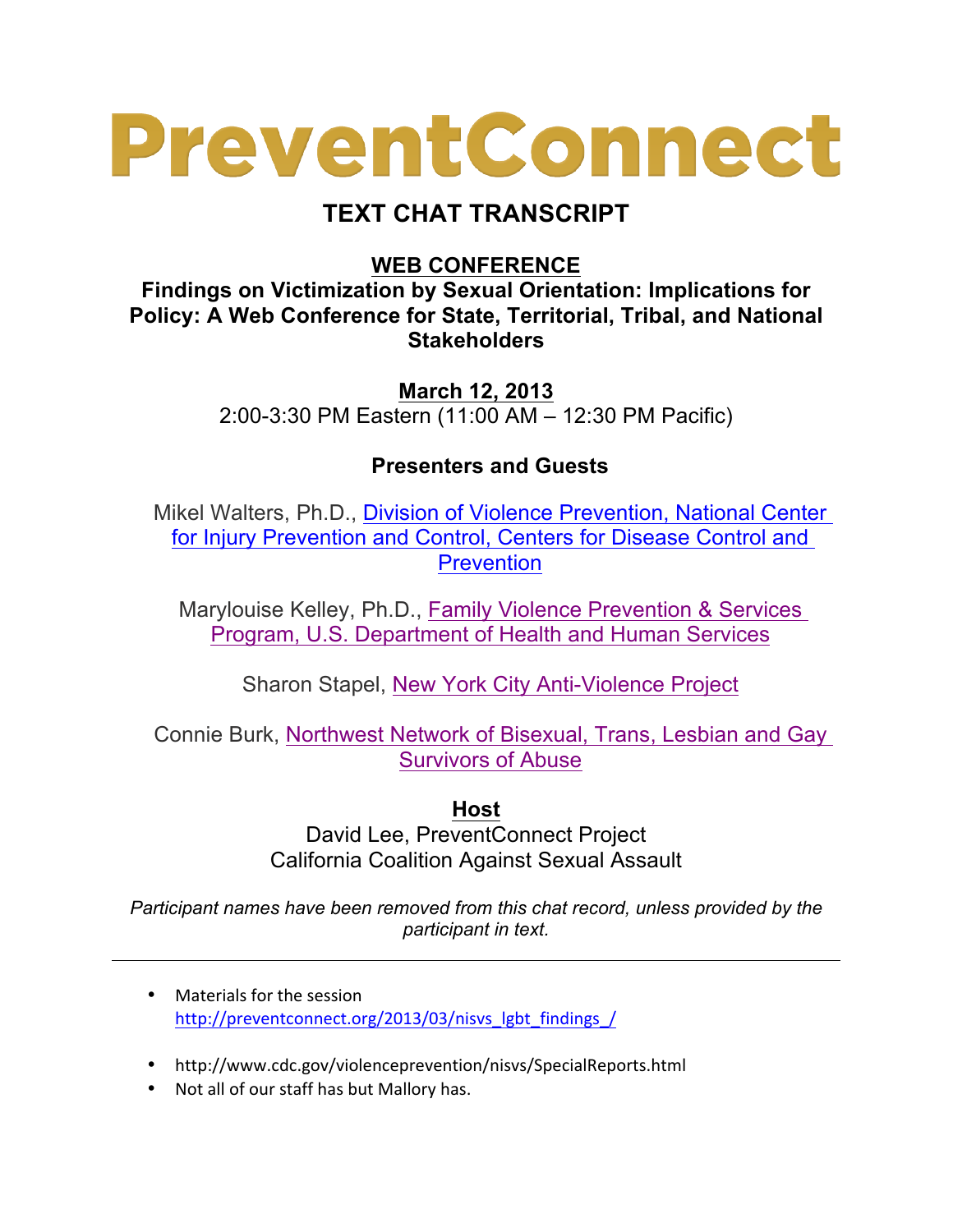- The NISVS first report can be found at http://www.cdc.gov/violenceprevention/nisvs/
- Where can I find the link for slides?
- How many GLBT individuals were actually interviewed?
- Seems like the percentages of GLBTQQ seems low, how did we recruite\?
- I wonder why bisexual people have such a higher incidence of violence?
- How are these findings relevant to your work to address sexual violence and domestic violence?
- Need to communicate data with local programs to support their work & outreach with LGBTQ community.
- It supports our efforts to talk about IPV as applicable to all populations.
- Our coalition is looking at building members' capacity to respond to S&DV in the lives of LGBTQ survivors - this data suggests lots of opportunities and questions needing more exploration.
- Our statewide plan includes the LGBT community as a target population. This evidence further supports our efforts.
- Helps us frame where we should focus some of our statewide prevention efforts and partnerships we should create. We need to provide appropriate materials to our member programs so they reach all victims.
- It supports the need for a larger scale study on this, too.
- Yes, taking it to the next level!
- Demonstrates a need to outreach and partner with LGBTQ organizations, and improve our outreach to those survivors
- It is a large study, but still a small non-heterosexual sample in spite of the size being typical to other studies. So I'm with Kathy that a larger scale study is needed.
- Yes, that was our point, too, Denise.
- Really looking forward to seeing more work on reaching trans population with this survey
- lagree!
- About 6% of the general population are LGB, to it's a good sample, about 6% of this report ID'd as LGB.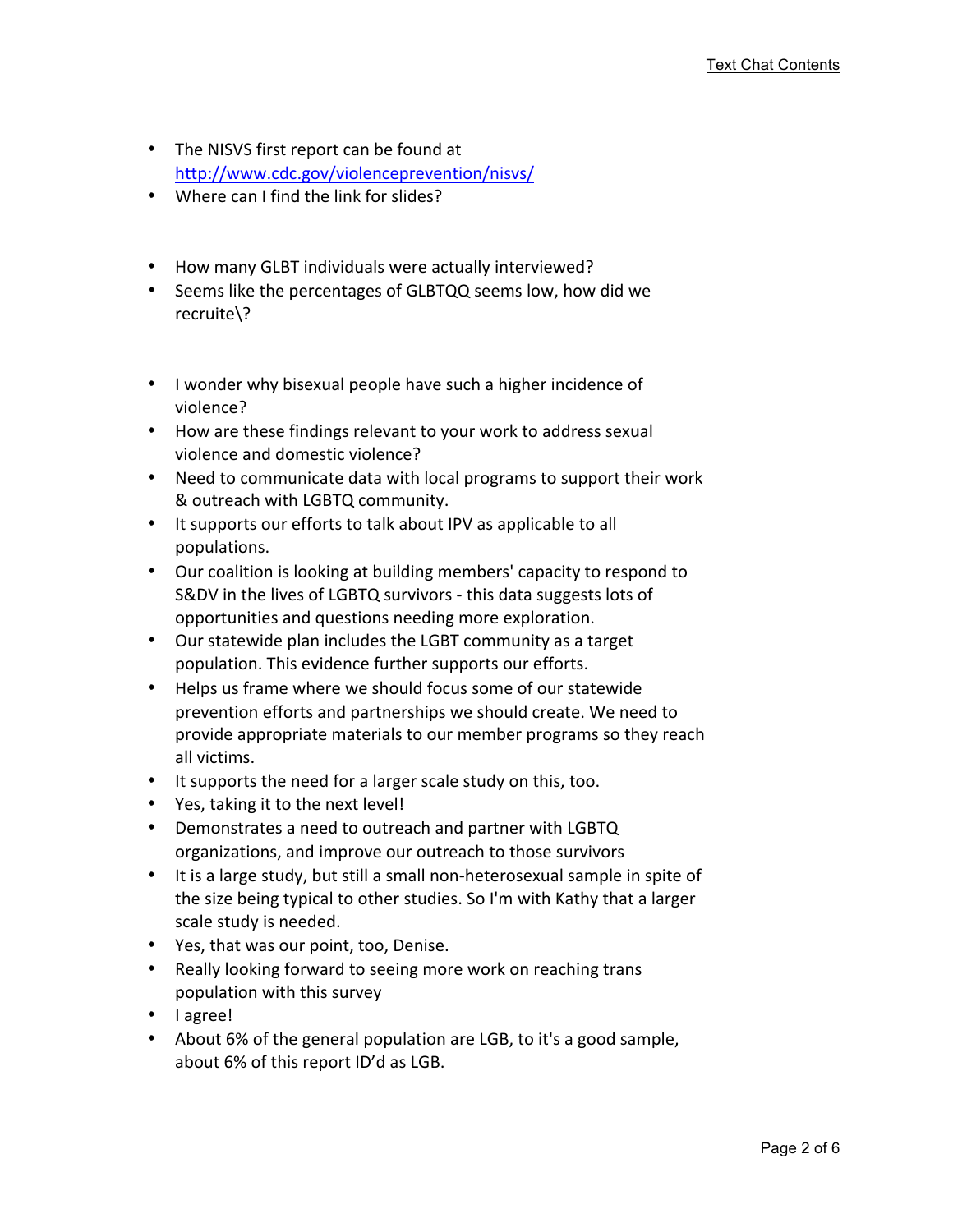- While NISVS had a small sample of non-heterosexual individuals, these data are weighted to the national population and are statistically stable.
- Definitely more research is needed but hopefully NISVS provides a good starting point
- glad you say that Connie!
- statewide = nothing
- We have certain cities and municipalities which have created protections.
- Ditto for us in PA.
- Everything you are saying, Connie, is very tweet-able!
- Thanks for talking about this, Sharon. I always grapple with non-binary gender issues without losing the clear gendered nature of a lot of DV/SA.
- Great point about language and gender for large audience.
- the Resource Sharing Project, with the NCAVP, will host a conversation for coalition soon about gendered language in our movement.
- Kris will your conversation be by teleconference or community event?
- a teleconference or webinar, Sumayya
- We have had a lot of discussion about this in MA and agree that we both have to recognize violence against women as an actual "thing" and examine our language about inclusivity. We have found it critically important to talk about intersectionality, roots of violence and the relationships of homophobia, transphobia, sexism and misogyny.
- Kris are you promoting already? Where can we get info for time/date/ etc.?
- we'll send out info to coalitions over the RSP listservs in the next month or two. Debra, those are totally the issues we'll discuss!
- Our work on healthy masculinities is increasingly more inclusive and it's been important to have trans men talking about what this work means for all who identify as male.
- Kris, hmmm, how do folks who are not attached to coalitions get your info like this?
- And I think we need to distinguish between gender inclusivity and gender neutrality.
- Sumayya, you can email me at [REMOVED]
- Thanx.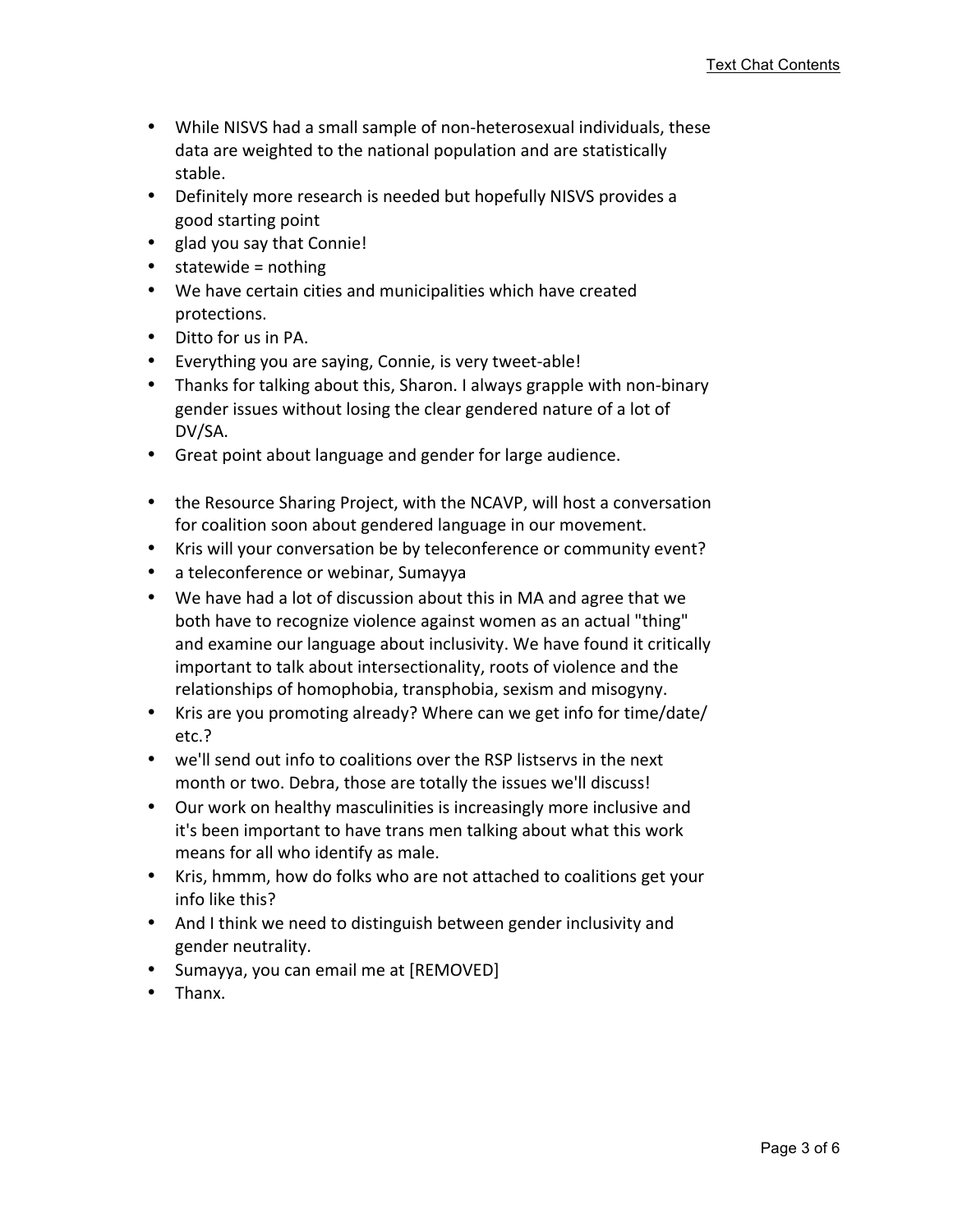- For example, LGBT people face the threat of 'outing' and the potential consequences of job loss, targeting, stigmatization etc. And, when we brought forward this abuse tool, we also are able to uncover how survivors of all genders and sexual orientations can be threatened with outing
- What steps will you take to disseminate this information to the field?
- Send out the report & additional resources on the state prevention listserv
- KCSDV will have a presentation at one of our next Program Council meetings...this topic came up at our last meeting and people were reaching out for resources at that time, too.
- Good question! We'll talk about how to do this most constructively and effectively. Will first bring this to rest of our staff. Our Board has been having a conversation about "gender analysis" - this seems like a perfect opportunity to inform that discussion.
- We have convened a regional group of local programs and their identified stakeholders as well as a group of statewide stakeholders to create a regional and statewide plan for our prevention efforts. I will ensure all participants get this information so we can determine how to include steps to address the findings of the report in our strategic plans.
- Share w/my networks. Use as training resources.
- I was wondering as a youth worker an issue that hasn't come up here is around mandatory reporting particularly implications on young folks. Can we expect to see that in the next report?
- Selma, you mean data by age?
- Indiana has been participating in a regional TTA study, as well as working with INCASA to begin incorporating into multiple training modules
- We plan to include this info in our webinar series related to GBLT with audience being membership and partners
- Was age a factor in gathering the data? bc we know that young people are experiencing violence and mandatory reporting has specific impact
- Yes, share with networks; incorporate specifically into current initiatives. Support our local/state resources (e.g. our Anti Violence Programs state member agency), without relying on them to be THE voice for LGBTQ communities.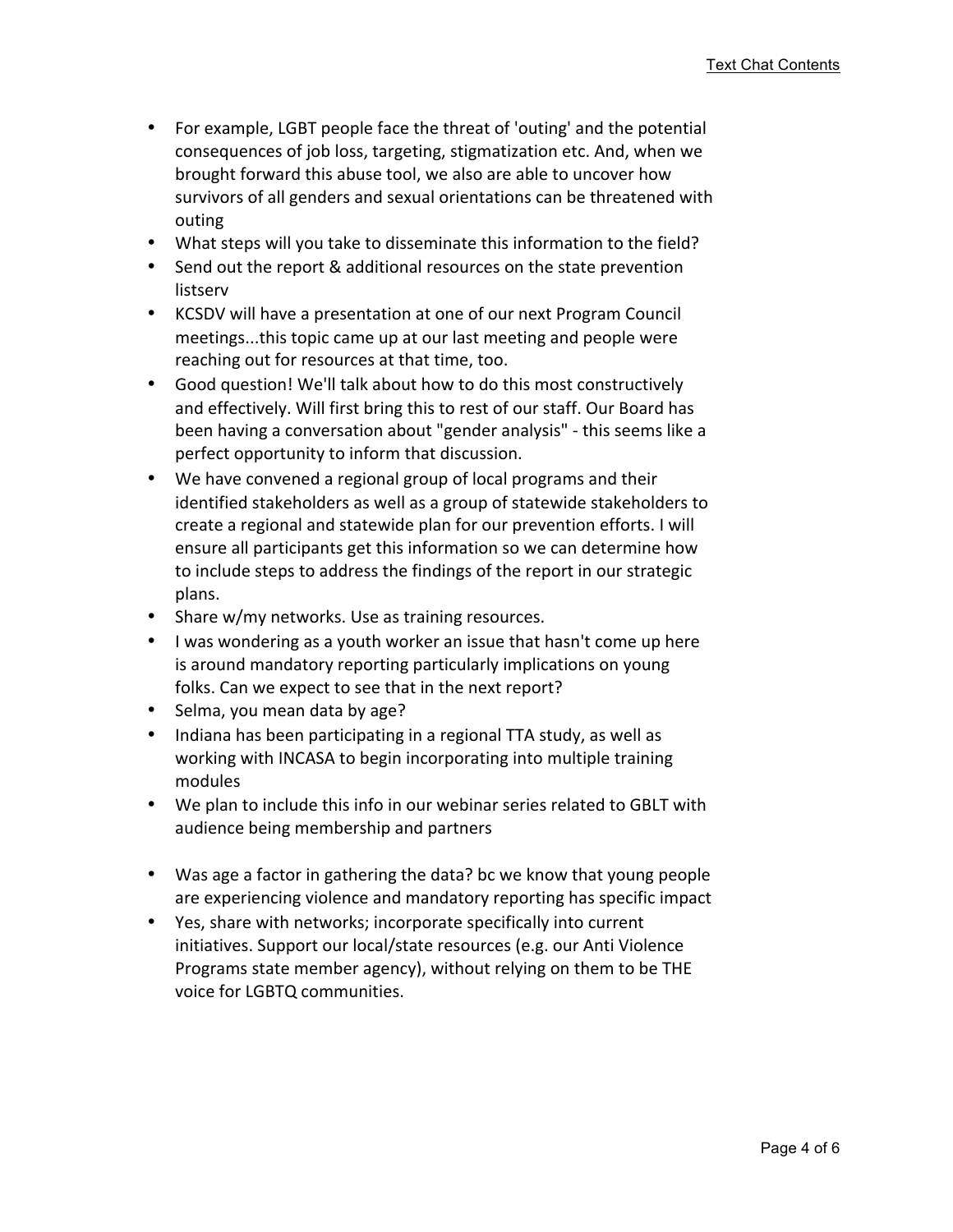- I think it is a real challenge to use language that is inclusive. Yes, we need to use language that reflects LGBT survivors' experience and male survivors. AND at the same time I think it is critical to be clear that violence against women and girls is a specific problem that is rooted in sexism. Our push for language that is gender inclusive can be used to push for a gender \*neutral\* analysis of dv/sa. We need to keep on building ways of talking about the gender-based nature of all intimate partner and sexual violence. I don't think we have figure out language that clearly expresses that gender analysis AND resonates with our constituencies.
- Data was collected from adults about lifetime experiences including childhood and teen experiences
- Thanks, Jake, I think that's an important point.
- That's right David. Retrospectively
- What was that resource about how to ask about gender identity & sexual orientation?
- The reason I am bringing this up is that mandatory reporting can have specific implications for LGBT youth. for example, safety planning with lgbt young folks especially around issues of being 'outted'
- William Report on asking about sexual orientation in surveys http://williamsinstitute.law.ucla.edu/research/census-lgbtdemographics-studies/best-practices-for-asking-questions-aboutsexual-orientation-on-surveys/
- The Williams Institute at UCLA is a great resource.
- Does anyone know of a state DV Fatality Review that has analyzed dv homicides of GLBT victims?
- After hearing the findings, what do you see as your next steps?
- Kansas did analyze one case.
- thanks Kathy!
- Evaluating what applies to our work and the best strategies for application
- AVP Intimate Partner Violence report http://avp.org/resources/avpresources/95
- Northwest Network www.nwnetwork.org
- discuss the report more with our staff of technical assistance providers so they are fully informed
- Materials and a text chat recording with these links will be posted at http://preventconnect.org/2013/03/nisvs\_lgbt\_findings\_/
- Please be sure to complete the evaluation that will be emailed to you in about 30 minutes.
- VAWnet Special collection www.vawnet.org/specialcollections/SVLGBTIQ